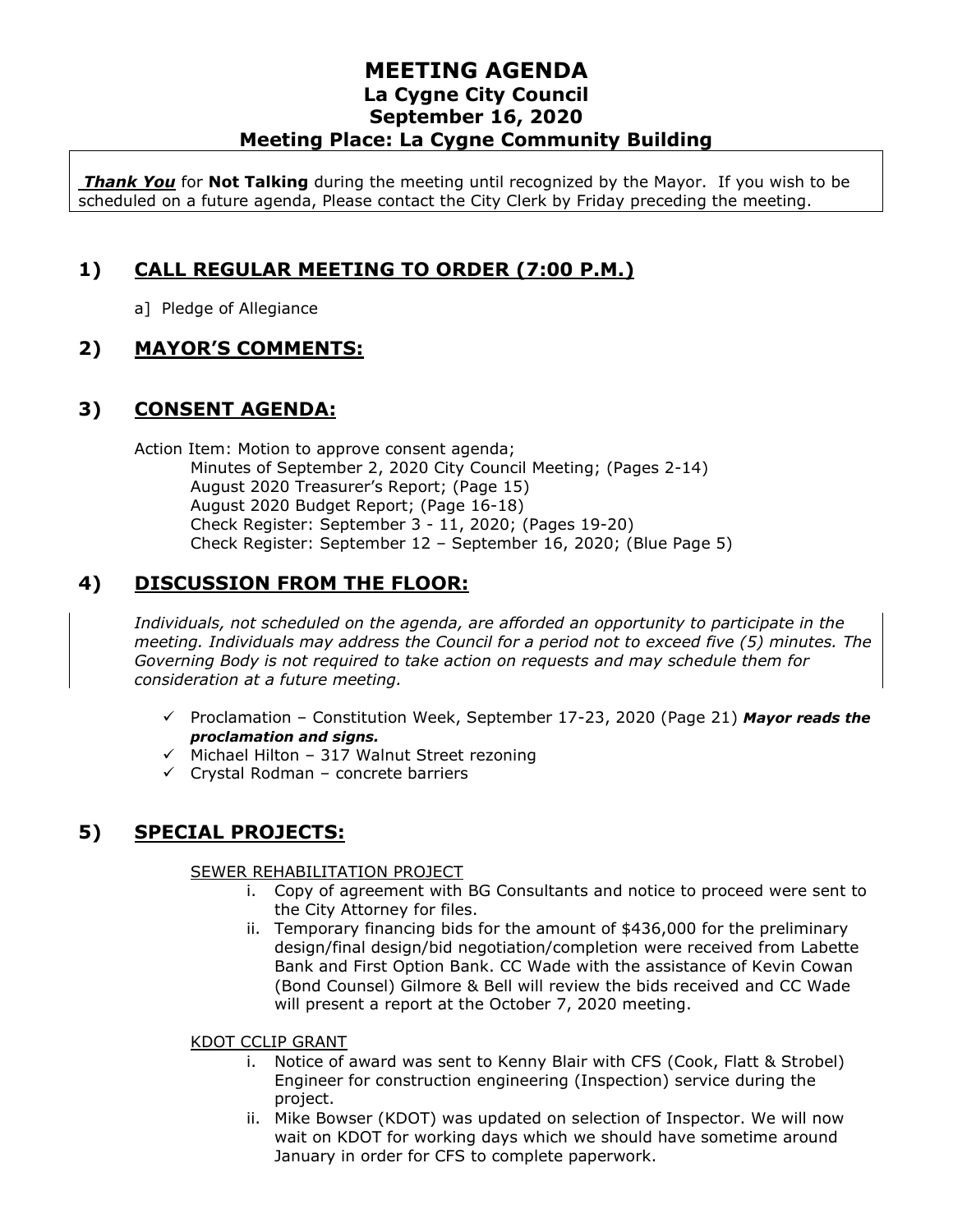#### **6) REPORTS OF CITY OFFICERS:**

- $\checkmark$  City Attorney Burton Harding
- $\checkmark$  Police Chief & Codes Officer Tina Fenoughty (Blue Pages 6)
- $\checkmark$  Public Works Department Dan Nasalroad (Blue Page 7)
- $\checkmark$  Fire Chief Dan Nasalroad (Blue Page 7)
- $\checkmark$  City Clerk Jodi Wade (Blue Page 8)

### **7) REPORTS OF COUNCIL COMMITTEES:**

- a] Water & Gas---------------------------------------Danny Curtis ------- Logan Smith ✓ (In Committee review) Draft Ordinance for Gas Utility.
- b] Street ---------------------------------------------James Thies ------- Jerome Mitzner
	- ✓ (In Committee review) RFP for Stormwater Master Planning.
	- $\checkmark$  104 South 4<sup>th</sup> St (Frankie's Liquor/Get the funk out laundromat): (3) Jersey (concrete) blocks were purchased and placed along the area of potholes in the right of way off of the street in front of 104<sup>th</sup> South 4<sup>th</sup> Street. PWS Nasalroad spoke with Frankie Elder, owner of Frankie's Liquor, prior to setting the blocks.
- c] Sewer----------------------------------------------James Thies------- Thomas Capp
	- $\checkmark$  Ordinance No.  $\Box$  Amending Chapter XIV, Article 2, by amending section 14-230(b) and 14-230(c), of the Code of the City of La Cygne, Kansas relating to sewer utility rates. (Page 22)

*Action needed: Motion to approve*

- d] Park------------------------------------------------Danny Curtis ------- Thomas Capp
- e] Cemetery------------------------------------------Danny Curtis ------- Thomas Capp
	- $\checkmark$  (In Committee review) Chapter XI. Public Property, Article 1. Cemetery regulations.
	- ✓ Surplus of Exmark mower: CC Wade contacted Semper Fi Auction Services. Rick James, owner, could put the mower in an upcoming auction to be sold "as-is". The process would be the same as using Purple Wave auction services.

*Action needed: motion to approve*

| g] Community Building------------------------------- Danny Curtis ------ James Thies |  |
|--------------------------------------------------------------------------------------|--|
| h] Employee Relations & Training-------------------Jerome Mitzner ----- Logan Smith  |  |

✓ Postponed until Spring 2021: Ethics/Public Service Training.

### **8) SPECIAL COMMITTEE REPORTS:**

- a] Emergency Management none
- b] Swanfest Committee none
- c] La Cygne Community Park Board (1) Vacant seat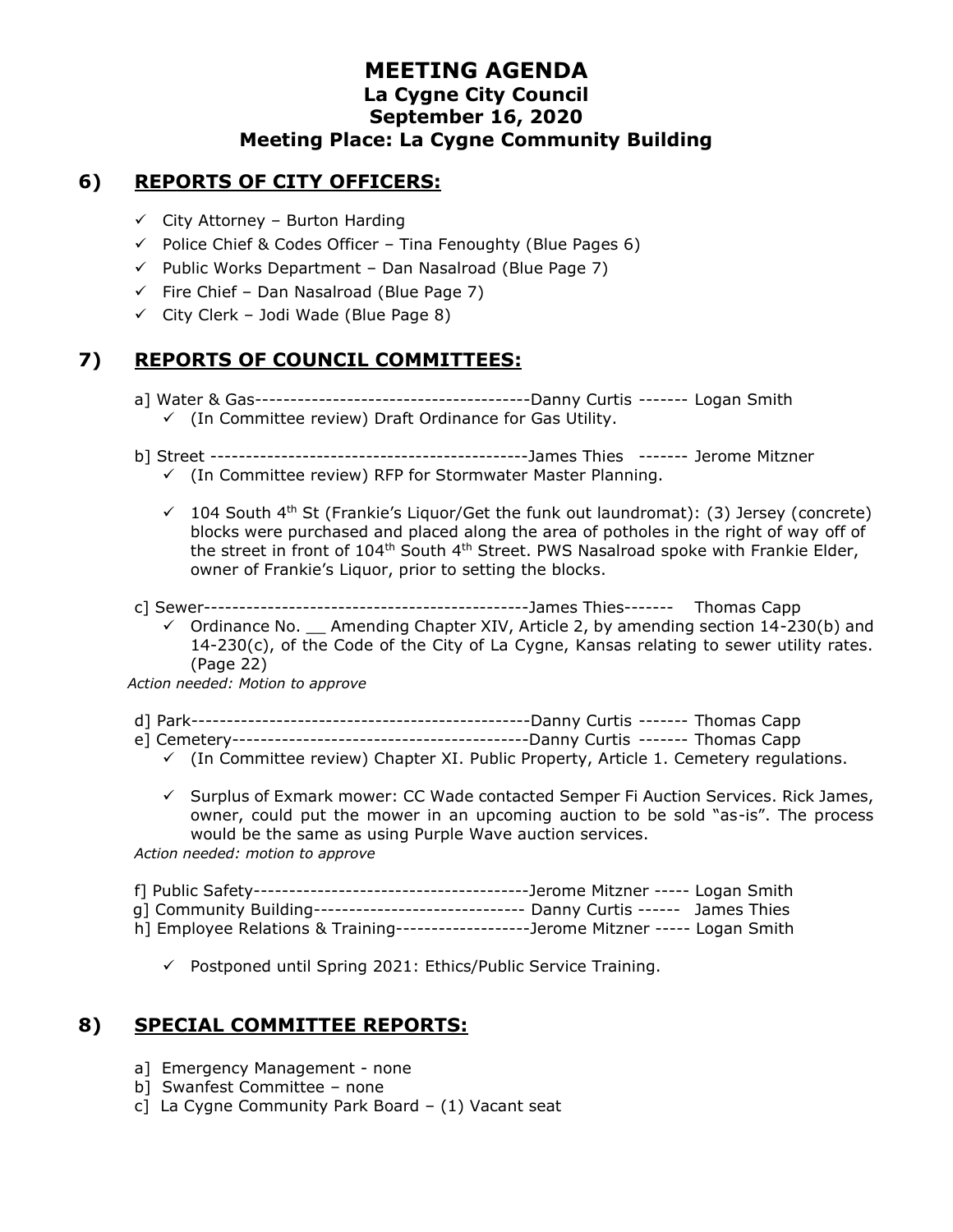#### **8) SPECIAL COMMITTEE REPORTS:**

- c] Planning & Zoning Commission: City Treasurer Connie Gore ✓ 9/10/2020 Unapproved Minutes (Blue Pages 9-15)
	- ✓ Planning & Zoning September 10, 2020 meeting summary. (Page 23)
	- $\checkmark$  317 Walnut Street application for rezoning: A Public hearing was held on September 10, 2020. The Planning & Zoning has submitted to the City Council a recommendation to deny the application for rezoning. (Pages 24-27)
- *Action needed: Approve without change, Override recommendation by 2/3 majority vote, or return to Planning & Zoning with statement specifying the basis for the Governing Body's failure to approve or disapprove.*
	- $\checkmark$  Ordinance No.  $\checkmark$  adding to 27-301 Article 27 Section 27-3 General standards, and removing 27-501b Article 27 Section 27-5 prohibited signs of the La Cygne Zoning Regulations. (Page 28)

*Action needed: Motion for approval*

### **9) UNFINISHED BUSINESS:**

a] Surplus of real estate property at 106 South Commercial St (Old water tower site):

✓ Sealed bids received from Beachner Grain and MFA Oil. *Action needed: Bids opened, read out loud, motion to accept/reject*

b] Article 22 Off Street Parking Regulations, Section 22-3 Layout and Design Requirements: Timeline of events from 2017. (Yellow Packet at the table)

c] Surplus of equipment – 2014 Exmark Pioneer S-Series 52" deck SSN#: 4430100613 ✓ Sealed bids received from Debra Higgins/George Huffman and John Hernandez. *Action Needed: Bids opened, read out loud, motion to accept/reject*

d] CDBG-CV Grant Applications received from Friends of the Library and La Cygne Community Food Pantry. (Packet at the table) *Action Needed: Review applications, determine award amount, motion*

### **10) NEW BUSINESS**

a] Water Treatment Plant – Settling Ponds repair. Timeline of events from 2018. (Pink Packet at the table)

b] DRAFT administrative policy for Professional standards for Board Members. City Attorney will need to review. (Blue Pages 16-17)

#### **EXECUTIVE SESSION:**

a] I move the city council recess into executive session to discuss \_\_\_\_\_\_\_\_\_\_\_\_\_\_ pursuant to

\_\_\_\_\_\_\_\_\_\_\_\_\_\_\_\_\_\_\_\_\_\_\_\_. The open meeting will resume in the city council meeting area at